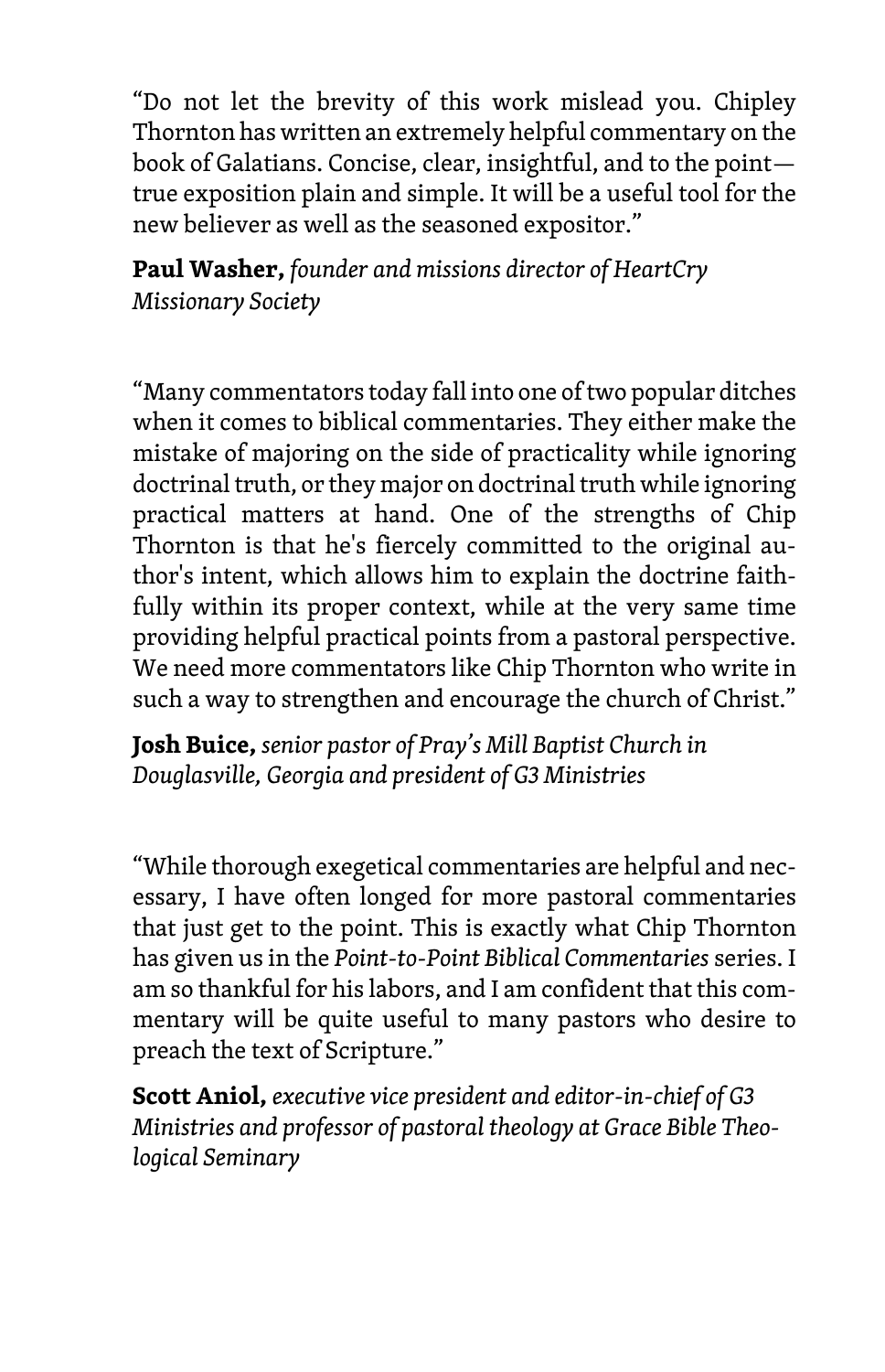"Chip Thornton serves pastors well by providing a readable, engaging, clear, and concise commentary on Galatians. Complete with sound exegesis, fresh illustrations, and striking applications, this resource offers a treasure trove of useful information. I will visit this volume every time I teach from this epistle."

**Chris King,** *senior pastor of Bayou View Baptist Church, Gulfport, Mississippi*

"This commentary offers readers the unique combination of conciseness, yet thorough exegesis. In this work Chip Thornton utilizes his own theological training and includes insights from some of the greatest theological minds, providing readers an expositional gold mine for preachers and students of Scripture. For any preacher seeking to preach through the book of Galatians, this is a necessary resource.

**Kevin Blackwell,** *assistant to the president for church relations and executive director of the Ministry Training Institute at Samford University*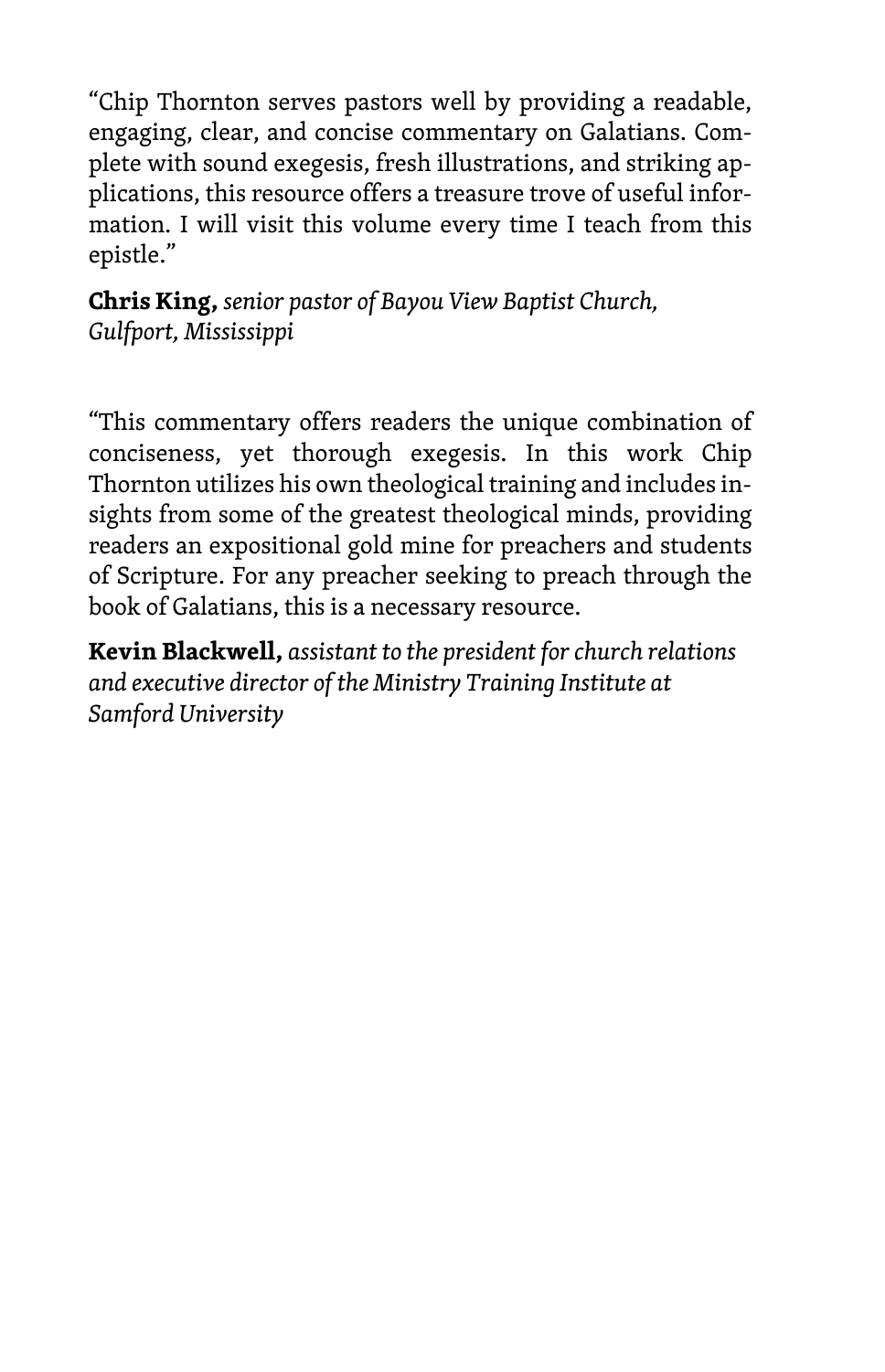#### CHIPLEY MCQUEEN THORNTON

# GALATIANS

## **POINT-***to***-POINT**

BIBLE COMMENTARIES

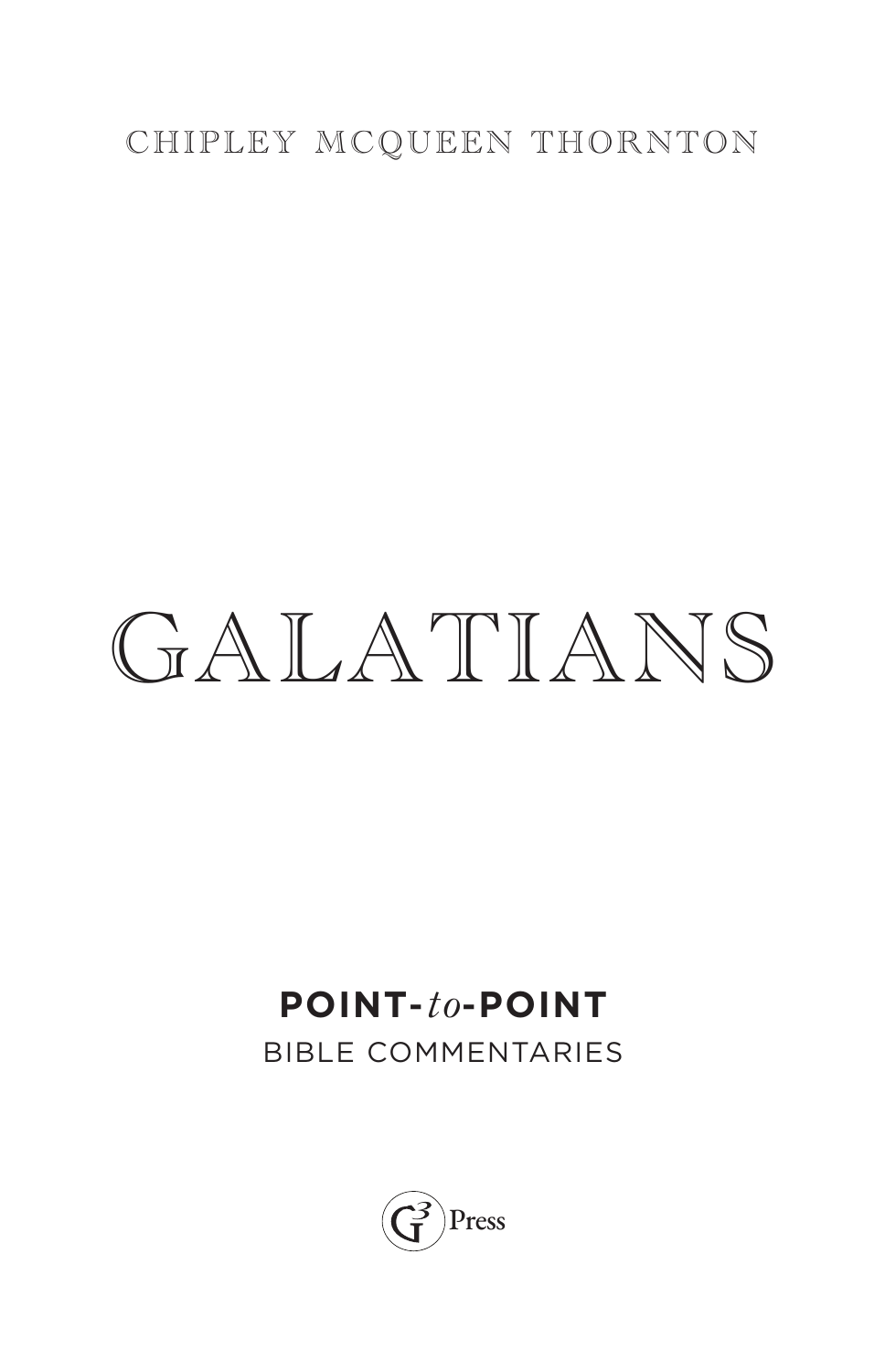

*Galatians: Justification by Faith* Point-to-Point Biblical Commentaries

Copyright © 2022 by Chipley McQueen Thornton

#### **Published by G3 Press**

4979 GA-5 Douglasville, GA 30135 www.G3Min.org

All rights reserved. No part of this publication may be reproduced, stored in a retrieval system, or transmitted in any form by any means, electronic, mechanical, photocopy, recording, or otherwise, without prior permission of the publisher, except as provided for by USA copyright law.

Scripture quotations are from the ESV® Bible (*The Holy Bible, English Standard Version*®), copyright © 2001 by Crossway, a publishing ministry of Good News Publishers. Used by permission. All rights reserved. All emphases in Scripture quotations have been added by the author.

Printed in the United States of America by Graphic Response, Atlanta,  $G$ A

ISBN: 978-0-9994317-4-0

Cover Design: Joe Zarate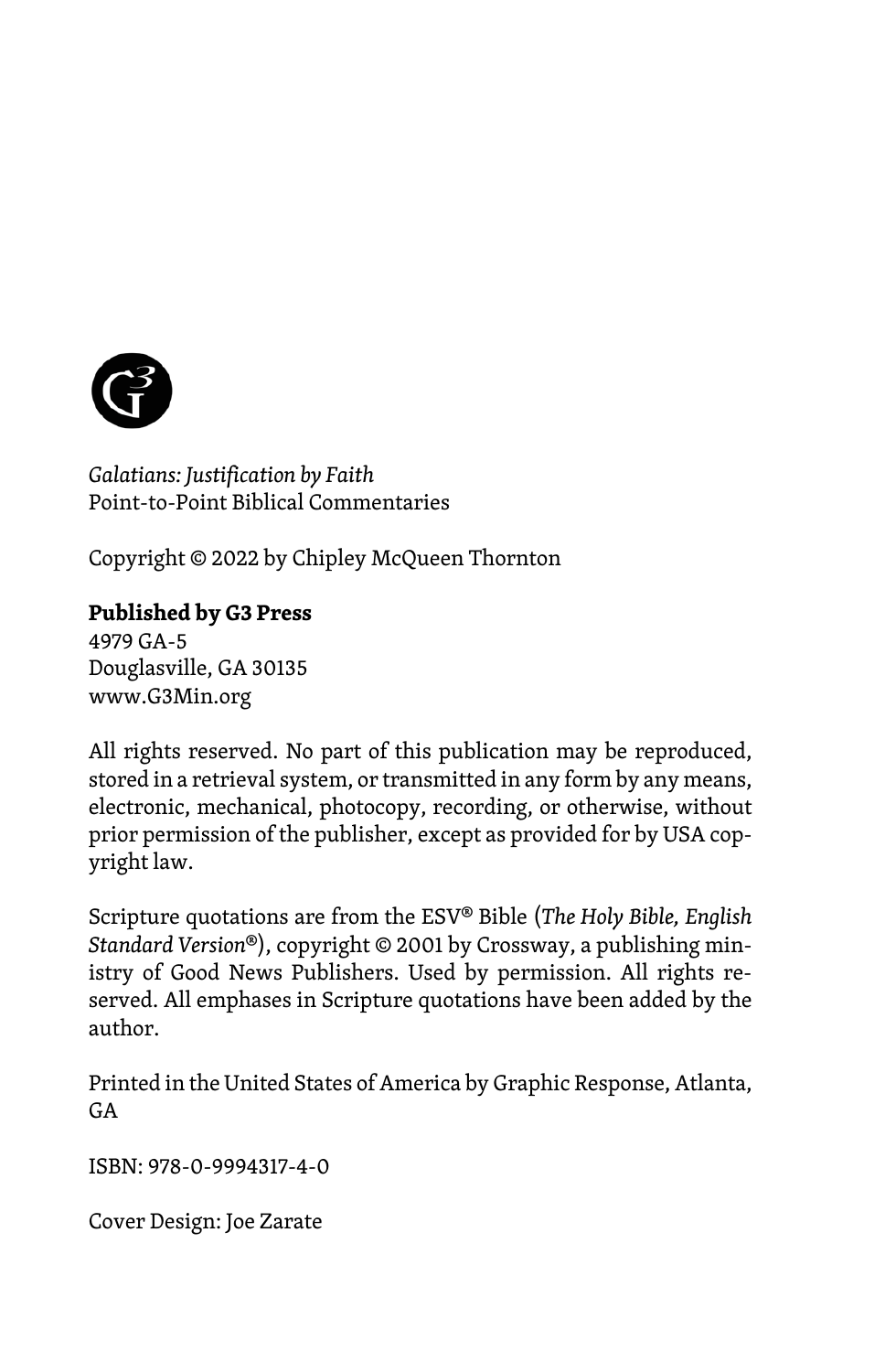## **CONTENTS**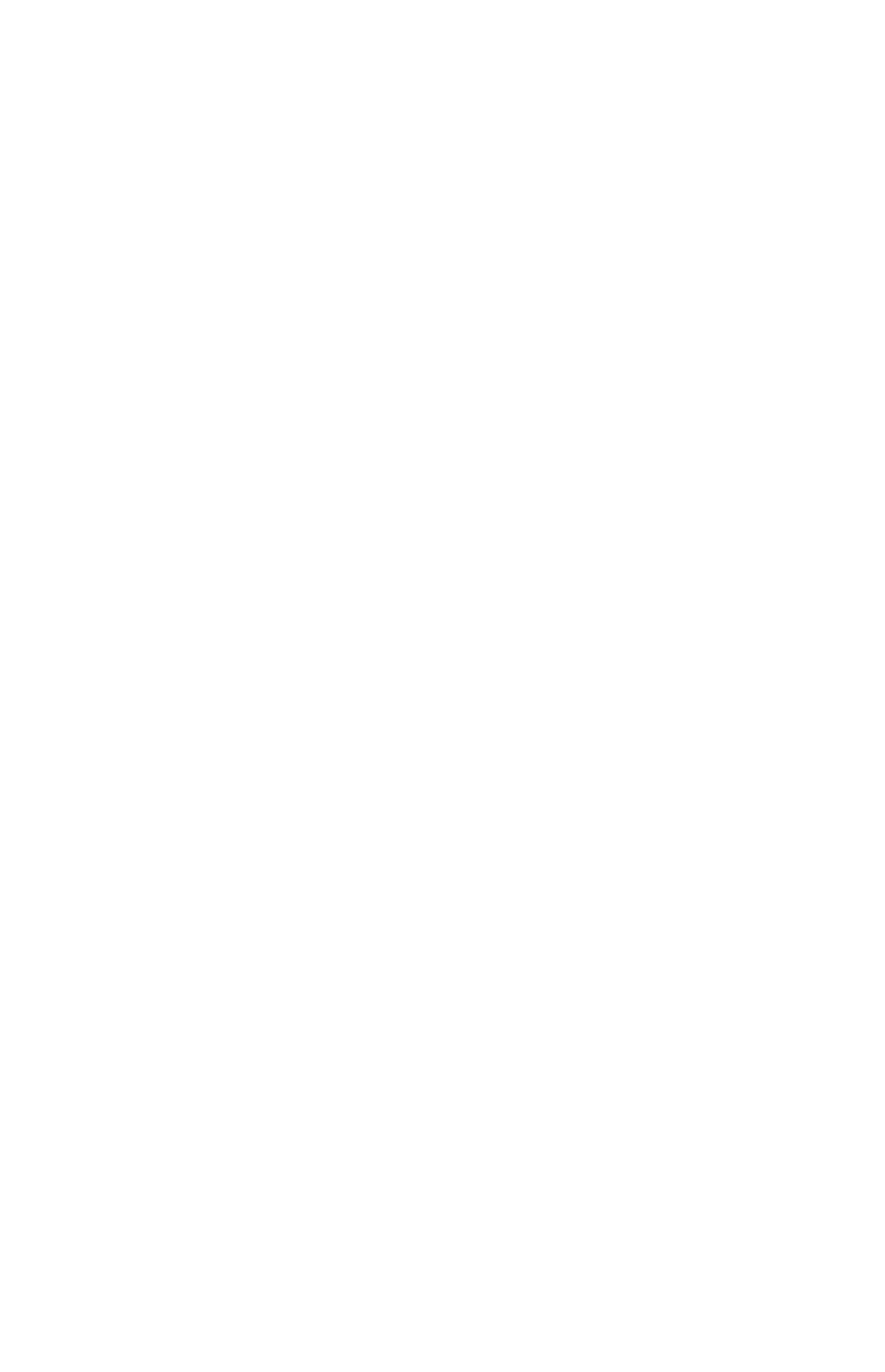### **INTRODUCTION**

John Calvin famously wrote, "The chief excellency of an expounder consists in *lucid brevity*."1 Commentators often quote this advice and try to follow it, but four hundred pages later, readers are left wondering what happened. I will try not to follow their example. I am more interested in Calvin's next sentence: "And, indeed, since it is almost his [the expositor's] only work to lay open the mind of the writer whom he undertakes to explain, the degree in which he leads away his readers from it, in that degree he goes astray from his purpose, and in a manner wanders from his own boundaries."2 My task is simple: (1) to protect and preserve Paul's single meaning in each paragraph and (2) to do it with "lucid brevity." I will try. Many things will be left unsaid. I will try not to gloss over difficult verses. Forgive my brevity if I leave you unsatisfied.

<sup>1</sup> John Calvin, *Commentaries on the Epistle of Paul the Apostle to the Romans*, trans. John Owen (Edinburgh: Calvin Translation Society, 1849), xxiii, italics original.

<sup>2</sup> Calvin, *Romans*, xxiii.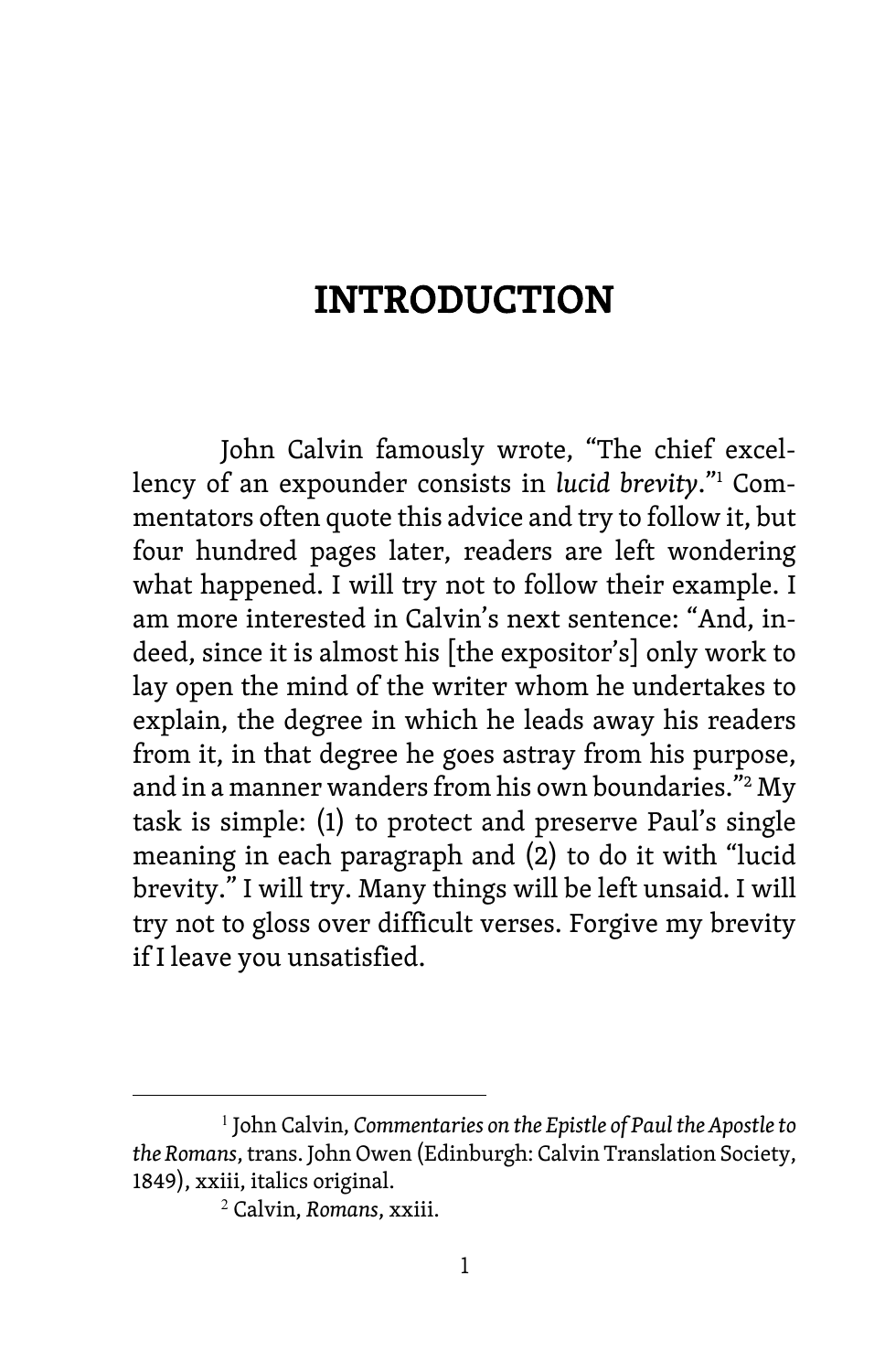#### Main Sources Consulted

- (1) Martin Luther, *Commentary on Galatians*<sup>3</sup>
- (2) John Calvin, *The Epistle to the Galatians*<sup>4</sup>
- (3) Douglas Moo, *Galatians*<sup>5</sup>
- (4) John MacArthur, *MacArthur Study Bible*<sup>6</sup>
- (5) *ESV Study Bible*. 7

#### Author

**Galatians 1:1** identifies the Apostle Paul as the author. It was one of the first of his letters—if not the very first—which we have in Scripture.

#### Recipients

Paul writes to the **churches of Galatia** (**1:2**). Galatia is in the vicinity of modern-day Turkey. Paul

<sup>3</sup> Martin Luther, *Commentary on the Epistle to the Galatians*, trans. Theodore Graebner (Grand Rapids: Zondervan, 1949). Available online at https://ccel.org/ccel/luther/galatians/.

<sup>4</sup> In John Calvin, *The Epistles of Paul the Apostle to the Galatians, Ephesians, Philippians and Colossians*, trans. T. H. L. Parker, Calvin's Commentaries (Grand Rapids: Eerdmans, 1965).

<sup>5</sup> Douglas J. Moo, *Galatians*, BECNT (Grand Rapids: Zondervan, 2013).

<sup>6</sup> John MacArthur, *The MacArthur Study Bible* (Nashville: Thomas Nelson, 1997).

<sup>7</sup> Wayne Grudem, ed., *The ESV Study Bible* (Wheaton, IL: Crossway, 2008).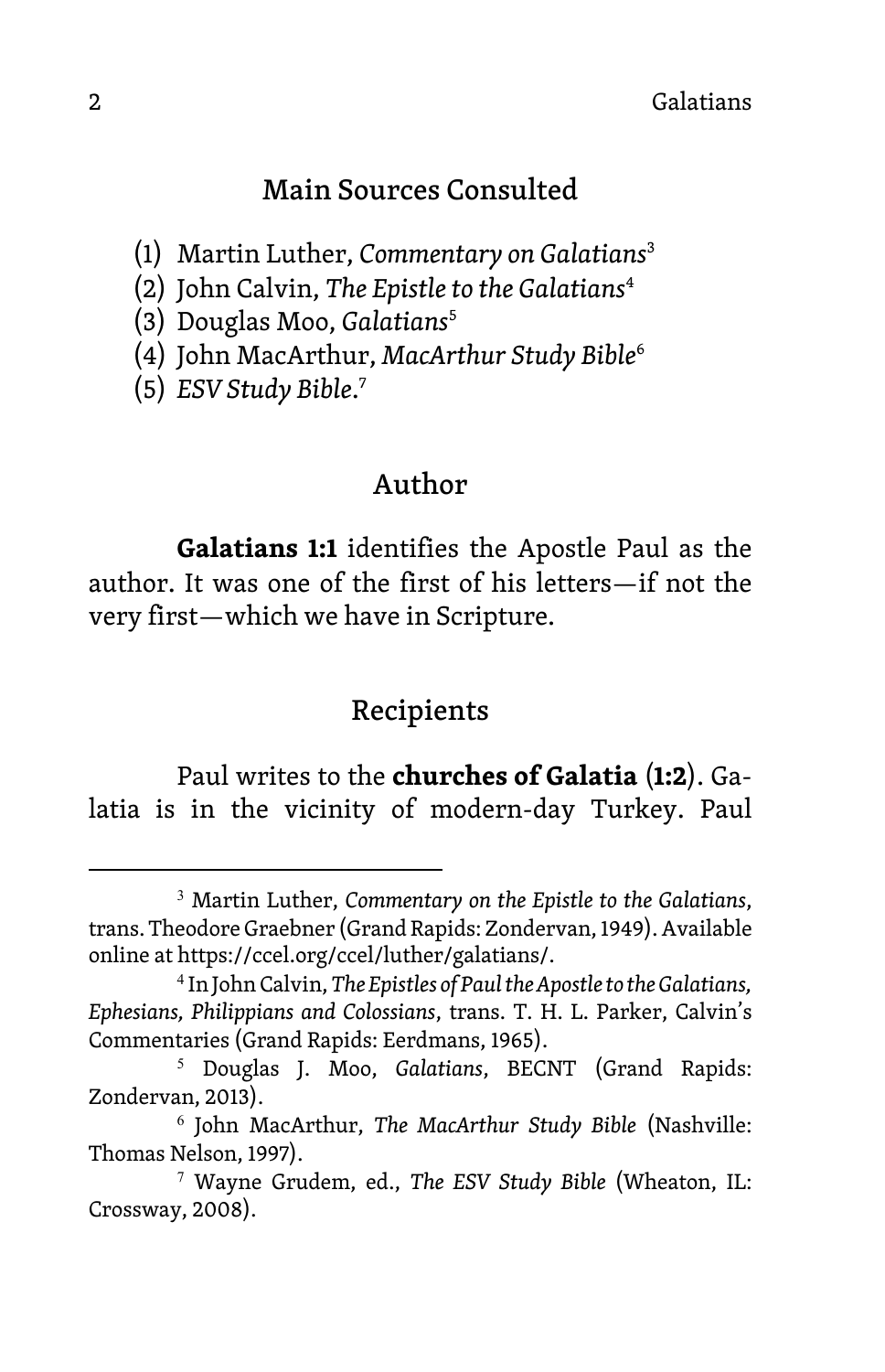planted churches in cities in southern Galatia on his first missionary journey (**Acts 13**). These congregations likely are his intended audience since he mentions he **preached the gospel to you at first** (**4:13**) (i.e., earlier). Paul probably wrote within a year of his first missionary journey.<sup>8</sup>

#### Situation

The first Christians struggled with serious questions we often take for granted:

- 1. Is a Jewish-Christian still required to follow the OT law? Must he still offer temple sacrifices (which were still in effect) to keep his salvation?
- 2. What about non-Jews (Gentiles)? They do not know the OT law. Must they conform to it? Must they be circumcised to be saved?

False teachers crept in to seize upon their confusion. They sought to undermine Paul and his gospel. For Paul, all such questions could be reduced to one: *How is a man made right (justified) with God?* His clear response: By faith in Christ, not our own works.

<sup>8</sup> Moo, *Galatians*, 76.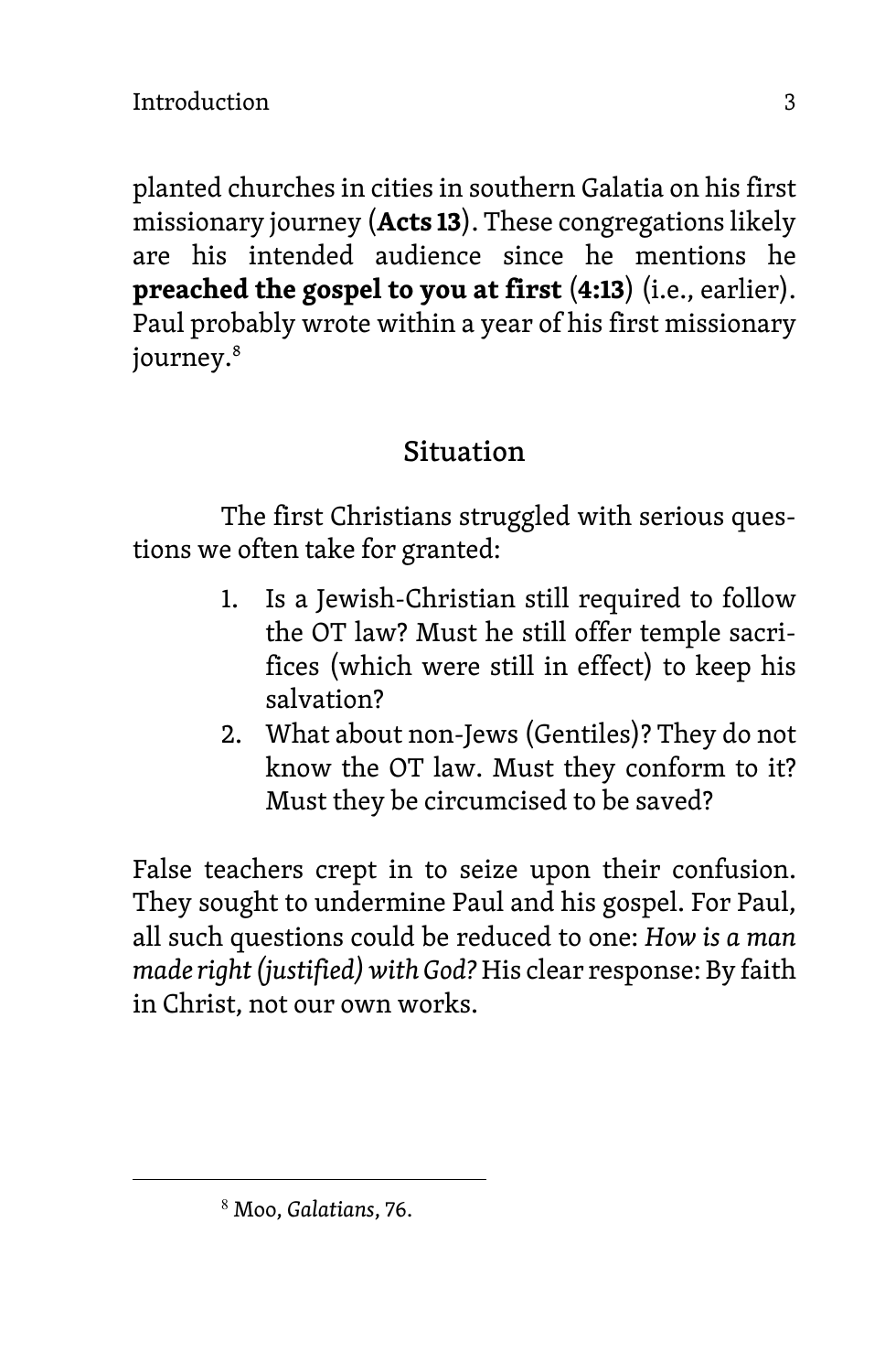#### Purpose

MacArthur states the letter's purpose precisely: "Paul wrote Galatians to counter Judaizing false teachers who were undermining the central NT doctrine of justification by faith."9

#### Order of Salvation (*ordo salutis*)

Critical to understanding Galatians is Paul's *order of salvation*. Salvation is both a one-time event (justification) and a process (sanctification, perseverance). It began in eternity past with God's salvation plan. It continues in the present with the sinner's conversion and Christian walk. It ultimately finds completion at death when we receive our sinless, glorified bodies. Below is the classic (Pauline) *order of salvation*.

| soul to life<br>The sinner's repentance and faith in                                                    |
|---------------------------------------------------------------------------------------------------------|
| Christ's merits                                                                                         |
| himself<br>The Holy Spirit's internal summons<br>to conversion<br>The Holy Spirit's resurrecting a dead |

<sup>9</sup> MacArthur, *MacArthur Study Bible*, 1786.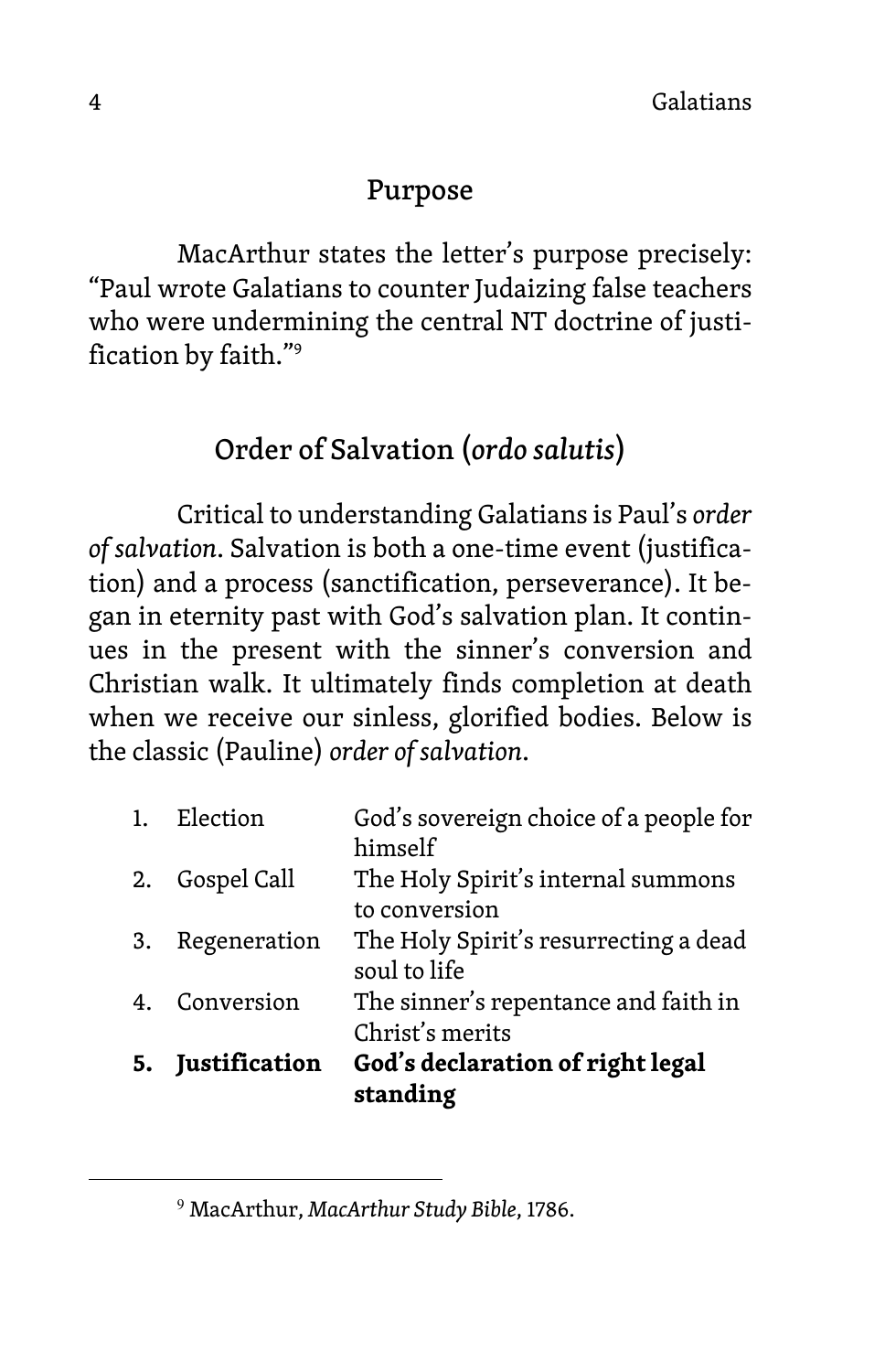|    | 6. Adoption       | God's formal acceptance of believers |
|----|-------------------|--------------------------------------|
|    |                   | into his family                      |
| 7. | Sanctification    | The Holy Spirit's conforming         |
|    |                   | believers into Christ's image        |
|    | 8. Perseverance   | The believer's ongoing obedience     |
| 9. | Death             | The perishing of the mortal body     |
|    | 10. Glorification | The receiving of the immortal body   |

Paul's chief concern in Galatians centers on #5: *justification* (explained below). This part of the salvation process was under attack. False teachers were making sanctification  $(47)$  a prerequisite for justification  $(45)$ . Paul rightly discerned this rearrangement as a **different gospel** (**1:6**).

#### Contextual Points

Several points are important to keep in mind.

- 1. **Judaizers**. These are religious fanatics whom Paul characterizes in several ways:
	- a. They **distort the gospel** (**1:7**)
	- b. They claim a sinner is **justified before God by the law** (**3:11**)
	- c. They demand observance of OT **days and months and seasons and years** for salvation (**4:10**)
	- d. They teach that **circumcision** is required for salvation (**5:2–12**).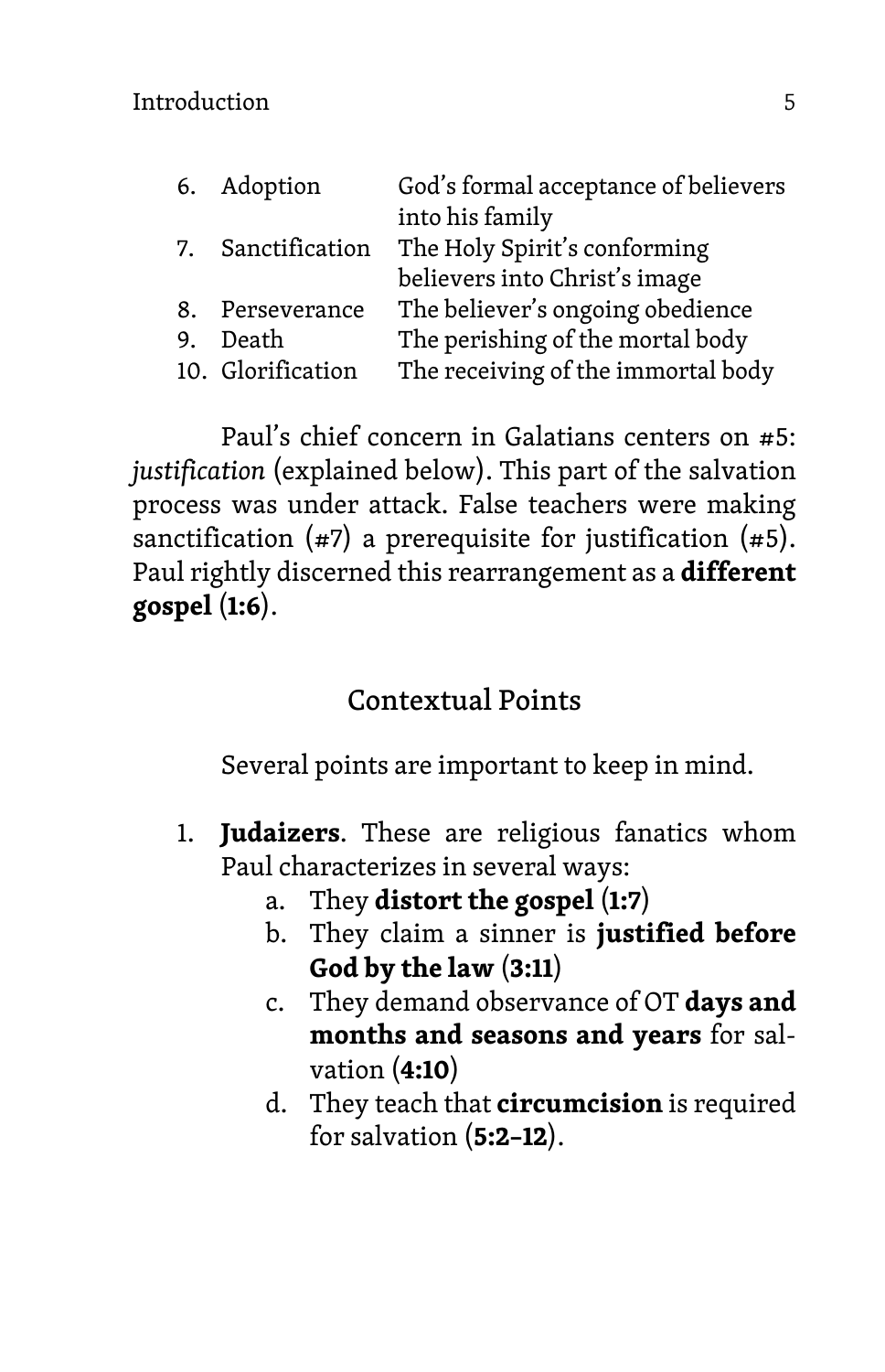- 2. **Justification by Faith.** Paul considers the above requirements to be an assault on the gospel. The law's purpose is not to save us from sin, but to awaken us to our sin. Once awakened, the sinner must throw himself upon the mercies of Christ, who kept the law perfectly for us. Paul spells it out in these terms:
	- a. The OT law cannot justify a sinner (**2:16**).
	- b. Abraham was justified (by faith) *before* the law ever existed (**3:6**).
	- c. The law's purpose was to *reveal* sin and *restrain* sin (**3:19–26**).
	- d. God sent Jesus to fulfill the lawfor us (**4:4– 5**).

To be justified by faith (Gal 2:16; 3:24), then, means:

- a. We have broken God's law.
- b. Jesus perfectly fulfilled the law(s) we broke.
- c. Jesus died and rose again to satisfy God's wrath for our law-breaking.
- d. The righteousness of Jesus is imputed to all who believe (**3:6**).
- 3. **Righteousness.** Imputed righteousness is the heart of justification by faith. To stand righteous before God, at least three things must occur: (1) the person must be free from "original" (or "inherited") sin; (2) the person must be free from "actual" transgressions; and, (3) the person must fulfill God's intent and design in the law. That is,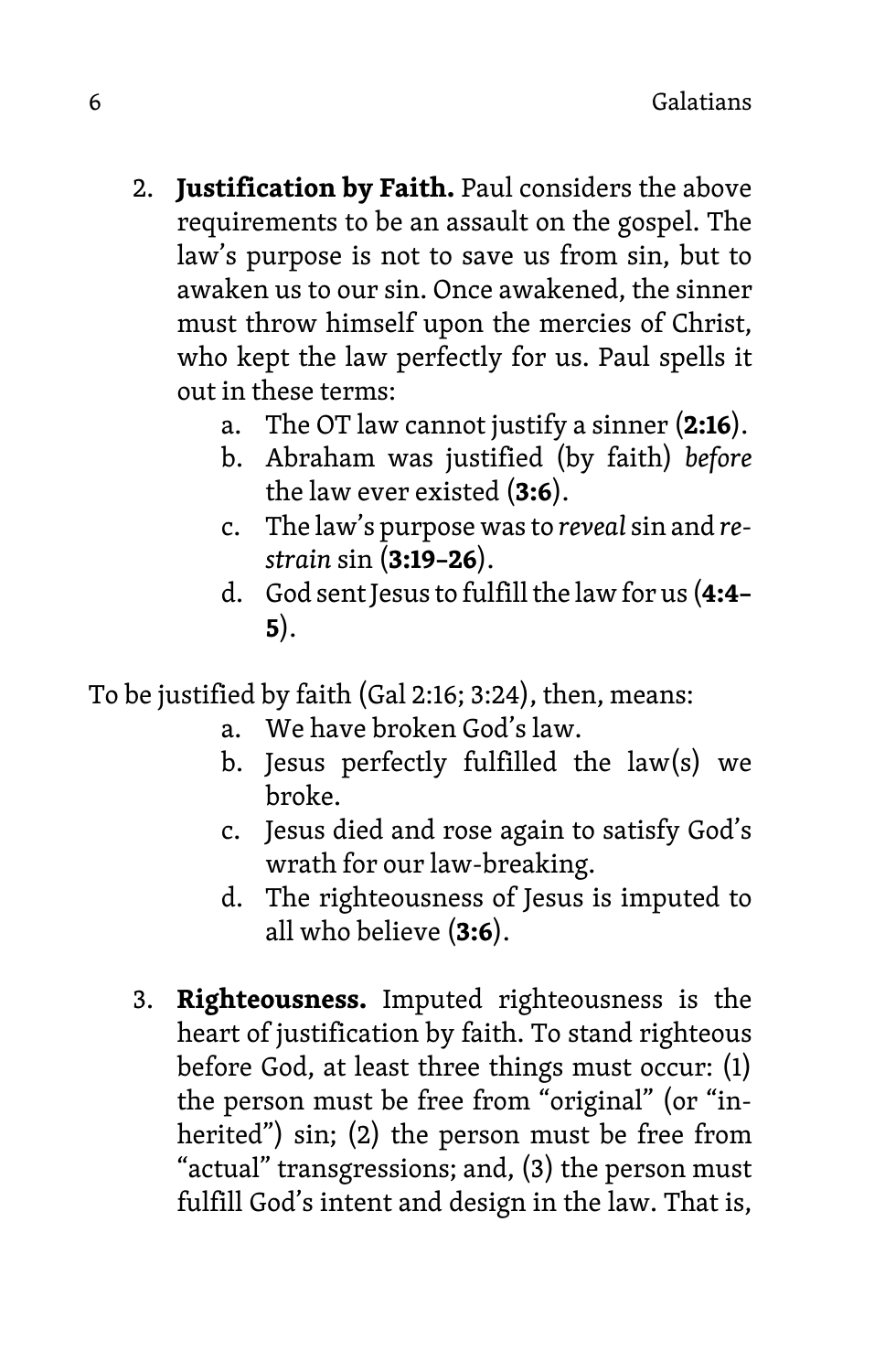he/she must fulfill God's law perfectly, as Tyndale says, "from the ground of his heart:" meaning, with pure motives from the depths (or, "low bottom") of the heart-intentions.<sup>10</sup> This is impossible for human creatures born in sin. Therefore, we need the righteousness of Another. God freely offers to "credit" (impute) Christ's righteousness (his sinless nature and his sinless life) unto anyone who will accept it by faith. The sinner's faith is counted as righteousness. Theologians refer to this reckoning of righteousness as "imputed righteousness." The corollary doctrine to "imputed righteousness" is that God "credits" (imputes) their sins unto Christ, nailing their record of debt to the cross. Paul ferrets-out this "doctrine of imputation" in more detail in his subsequent letters (1 Cor 5:21; Rom 4:1-8; 5:12-21; Col 2:13-14), but it clearly stands as the driving force behind, this, his first letter. A person's sin-debt must be taken away. Then, he/she must declared righteous purely by faith in Christ. Abraham's experience, centuries before the law was even given, is a wonderful illustration of simple, saving faith: **Abraham "believed God and it was counted to him as righteousness"** (**3:6**).

<sup>&</sup>lt;sup>10</sup> William Tyndale, "A Prologue to the Epistle of Paul to the Romans," in *Tyndale's New Testament* (New Haven: Yale University Press, 1989), 207. Tyndale was the first to translate the NT into English from the Greek manuscripts. His prologue, largely, translates Martin Luther's prologue to Romans.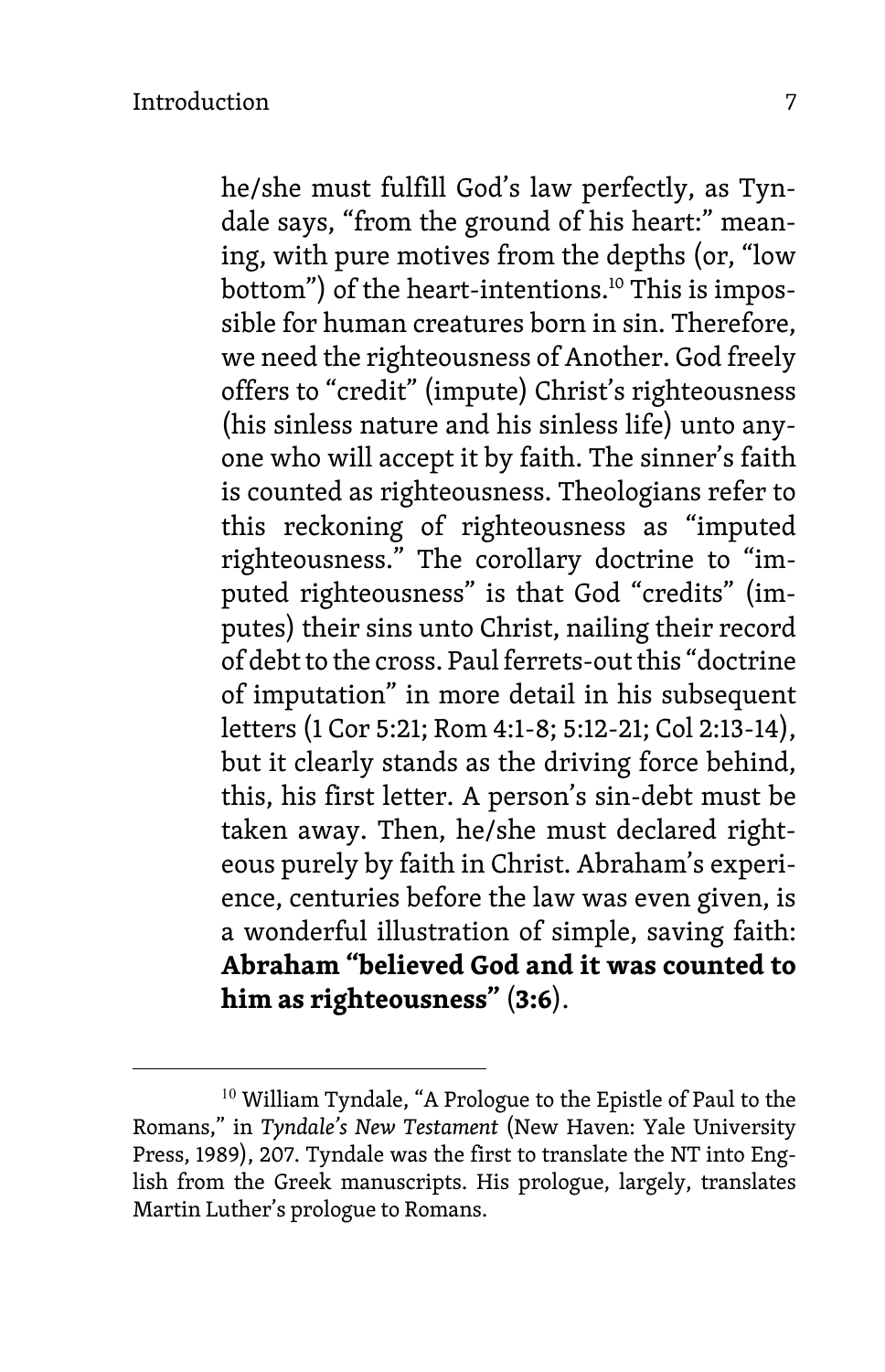4. **Negative View of Law?** Some believe Paul's sharply negative portrayal of the law in Galatians implies we should disassociate from the law altogether. Not so. Paul speaks positively of the law in Romans. In Galatians, he corrects abuses of the law.

#### Preaching Galatians

Preaching through Galatians is tricky. We can preach through it so slowly that we lose the thrust of the author's thought-flow. We can preach through it so quickly that we accomplish nothing more than a flythrough of its glorious truths. Calvin preached fortythree sermons from Galatians. As manly as that sounds, keep in mind that Calvin preached nearly every day (on alternate weeks). At this pace, it likely took him slightly over two months. For the modern pastor to preach fortythree sermons through Galatians would take about a year. This is probably too much. Today's listeners are more restless and distracted. What follows is a middleground approach that honors the thought-flow of Paul without getting bogged down in details not germane to his intention in this letter.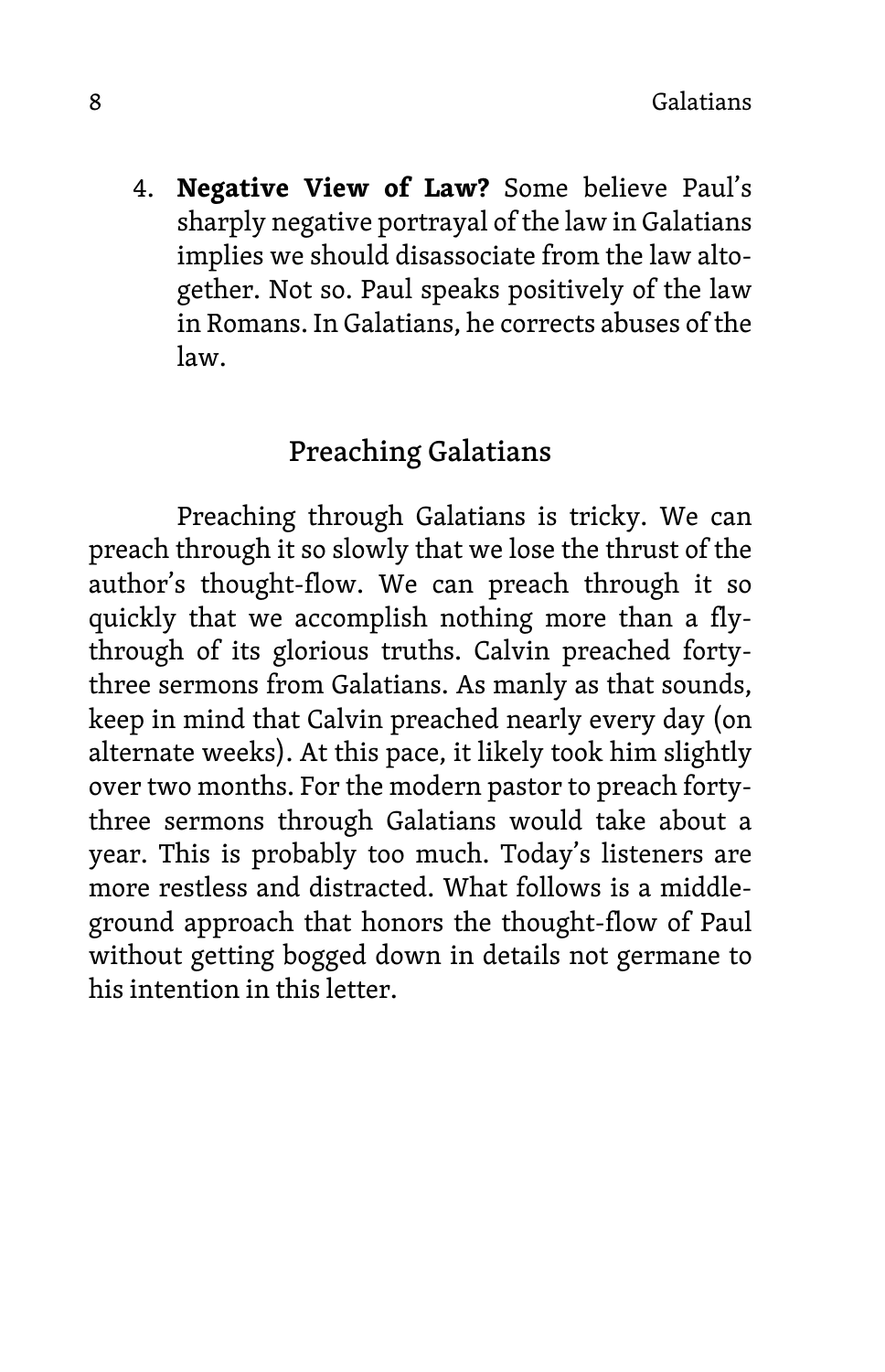## GALATIANS 1:1–9 HOW COULD YOU?

Paul writes to churches he planted in the region of Galatia. Members were struggling with this issue: Fanatics had crept in and asserted that members must keep the OT law to be saved. Paul greets the Galatians with a defense of his credentials, and then asks, "How could you turn away from the gospel I brought to you?"

**Galatians 1:1–5. I Love You.** Evident in Paul's greeting is a defense of his heavenly credentials. He accents an otherwise customary Greek greeting with several unique seedlings he later will develop: (1) the *origin*  of his apostleship, (2) the *commission* of his apostleship, and (3) the *confirmation* of his apostleship. The *origin* of his apostleship is from **God the Father**, not **man**. The fanatics could not claim that. The *commission* of his apostleship was **through** the risen **Jesus Christ**. In **Acts 9:15**, Jesus told Ananias: **Go, for he** [**Paul**]**is a chosen instrument of mine to carry my name before the Gentiles and kings and the children of Israel**. This commission was spoken by the One who had been **raised from the dead**. The fanatics could not claim that either.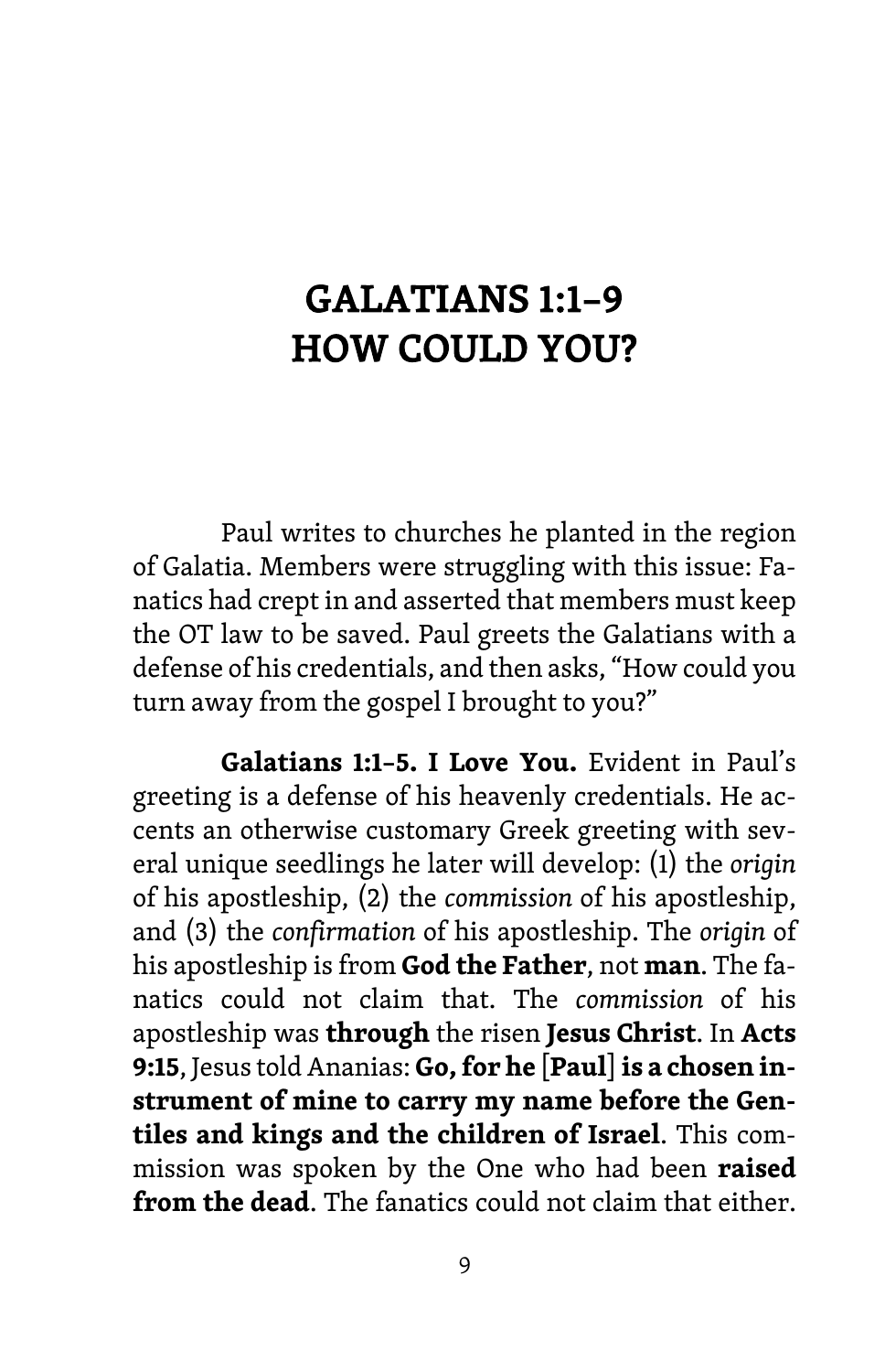The *confirmation* of his apostleship was attested by **all the brothers who are with me**. That is, Paul's letter is affirmed by a wider Christian audience. Who are these brothers? We don't know. Yet, his impression is strong: Can the fanatics claim a wider Christian audience? Paul's emphasis is clear: My message is God's message. Theirs is not.

He writes to **the churches of Galatia** that he founded about a year prior. He greets them with two words: **grace** and **peace**. The Apostle is saying, "May God's favor (grace) and quiet calm (peace) rest upon you." This grace and peace come from the **Lord Jesus Christ, who gave himself for our sins**. This is an important phrase. It thunders down like a sledgehammer to crack the foundation of the fanatics' theology: If Christ gave himself for our sins, then no more sacrifice is necessary. Paul could have ended the letter here and won the argument. But he went further. Christ died **to deliver us**. The term *deliver*—nowhere else used by Paul—means to rescue from dire circumstances. Christ rescued us from this **present evil age**: namely, the kingdom of the devil. Christ's atoning work originated in the perfect **will of our God and Father**. That is, God knew that no man could fulfill the law. It was **according to the will of our God**—his passion, his burning desire—that he sent his Son to **deliver** us from the law's slavery.

Finally, Paul comes to the chief design of the gospel: The glory of God. **Galatians 1:5: To whom be the glory forever and ever**. The gospel exists not primarily for our therapeutic self-aggrandizement or to lift our self-esteem. The gospel exists to glorify (not us and who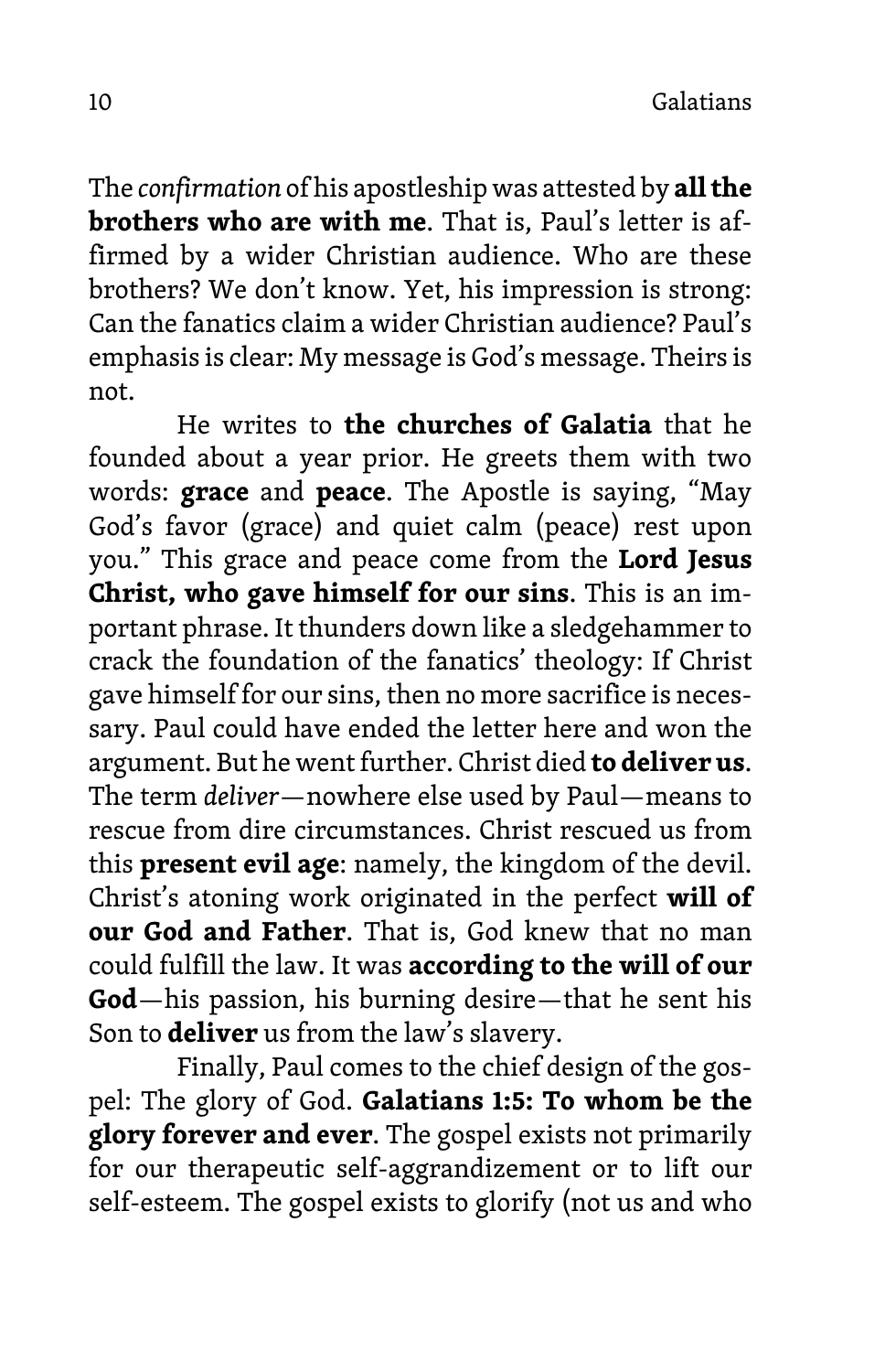we are, but) God and who he is. It started in his will and it cost him his Son. It is stunning how well-intentioned souls make the gospel emphasis about *man* and *his* glory rather than *God* and *his* glory. That is precisely where the fanatics in Galatia were aiming: glorifying man and his works rather than God and God's works. The Apostle rightly discerns the motive of the gospel as the glory of God. Paul's (fairly typical) greeting makes two subtle, yet vital, points: (1) his calling is a heavenly one and (2) salvation is *in* Christ and *for* God's glory.

**Galatians 1:6–9. I'm Disappointed in You!** Each of us likely has different ways of confronting sin. There are times when it is best to be casual and relaxed (over a meal, perhaps). This was not one of them. At this point in Paul's letters, we typically find words of encouragement or thanksgiving. Not here. The shift is stark: **I am astonished that you are so quickly deserting him who called you in the grace of Christ and are turning to a different gospel!** I am stunned! I couldn't believe my ears! The Apostle narrows his brow and says to his spiritual children, "Let's cut to the chase."

Moo captures it: "He cannot thank God for them when their spiritual status is so uncertain."<sup>11</sup> You are so quickly deserting God. *How could you?* The word *deserting* is important. It means to change allegiance. Some liken those described by it to "spiritual turncoats."<sup>12</sup> Calvin

<sup>11</sup> Moo, *Galatians*, 75.

<sup>12</sup> Timothy George, *Galatians*, NAC 30 (Nashville: Broadman & Holman, 1994), 91.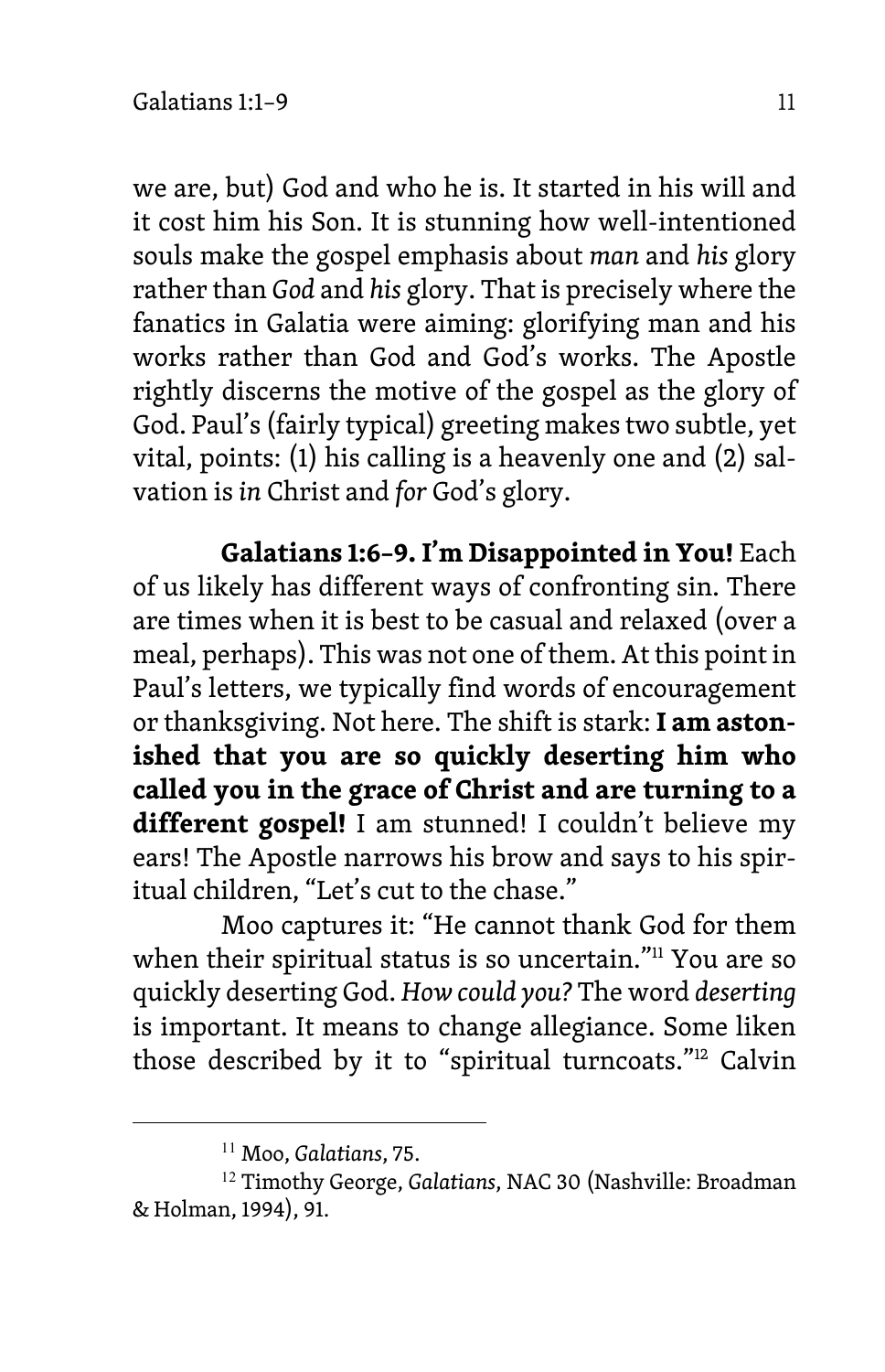12 Galatians

speaks of their defection as turning to an "imaginary Christ" which is no Christ at all.<sup>13</sup> We can almost feel the Apostle's angst when we recognize the verb is in the present tense. That is: You are in the *act* of deserting, but you haven't deserted yet! There's still time! Do not advance another step! We can fix this!<sup>14</sup> It almost has the feel of a marriage which is on the rocks, yet still may be saved.

They are turning to a different gospel. Luther is right: "Heretics do not advertise their errors."15 Paul's gospel is this: Christ plus anything else (baptism, works, circumcision, papal edicts, etc.) is a different gospel. These fanatics **distort** (pervert) the true gospel. Calvin says their teaching "darkens the clearness of the gospel by ancient shadows."16 They lead people away from God, and if away from God, then straight to hell.

To crush any objection, the Apostle appeals to angels (**1:8**): **But even if we or an angel from heaven should preach to you a gospel contrary to the one preached to you, let him be accursed**. Of course, the notion that an angel would proclaim another gospel is preposterous. That is precisely Paul's point. Angels are the emissaries of God (see **3:19**). Angels will in no way contradict that which has already been promised. Should someone come as an angel from heaven with a different gospel … Reject him! He is accursed: excommunicated, to be avoided, damned!

<sup>13</sup> Calvin, *Galatians*, 29.

<sup>14</sup> Calvin, *Galatians*, 30.

<sup>15</sup> Luther, *Galatians,* 26.

<sup>16</sup> Calvin, *Galatians*, 19.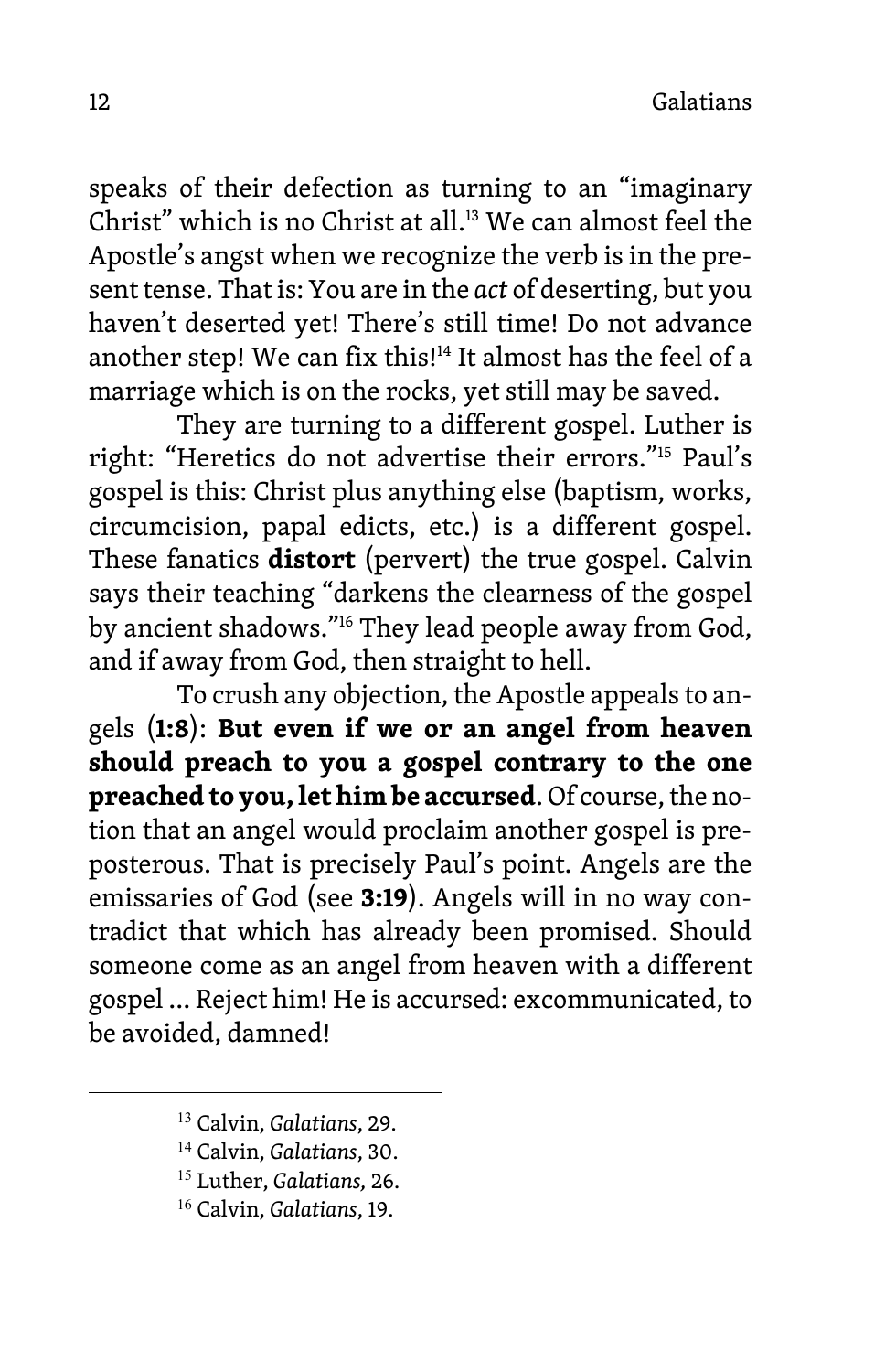The Apostle proceeds (**1:9**): **If anyone is preaching a gospel contrary to the one you received, let him be accursed**. He speaks here in terms stronger than any of his other letters. He presents perversion of the gospel as if it is the greatest crime ever invented, and it is. Calvin calls it an "enormous crime." "When the glory of justification is ascribed to another," he says, "the doctrine of the gospel is ruined."17 To preach a contrary gospel is to commit a spiritual felony. It robs Almighty God of his glory and invests it in depraved men! A contrary gospel slings mud on the cross! It is tantamount to committing spiritual high treason! No wonder the Apostle reserves his strongest language for such wicked fanatics. Spiritually, they are corrupting those whom Paul considers his children in the faith. Jesus pronounces a figurative death penalty on such deceitful workmen: "**Whoever causes one of these little ones who believe in me to sin, it would be better for him to have a great millstone fastened around his neck and to be drowned in the depth of the sea"** (**Matt 18:6**). Such men *should* be damned. Moo captures the moment, "What the agitators are teaching is not an interesting and inconsequential option … they are teaching something that will, literally, lead themselves to hell."18 Paul puts all on guard: This is not freedom of expression or an interpretational difference or a quirky view. This is demonic.

<sup>17</sup> Calvin, *Galatians*, 31.

<sup>18</sup> Moo, *Galatians*, 80.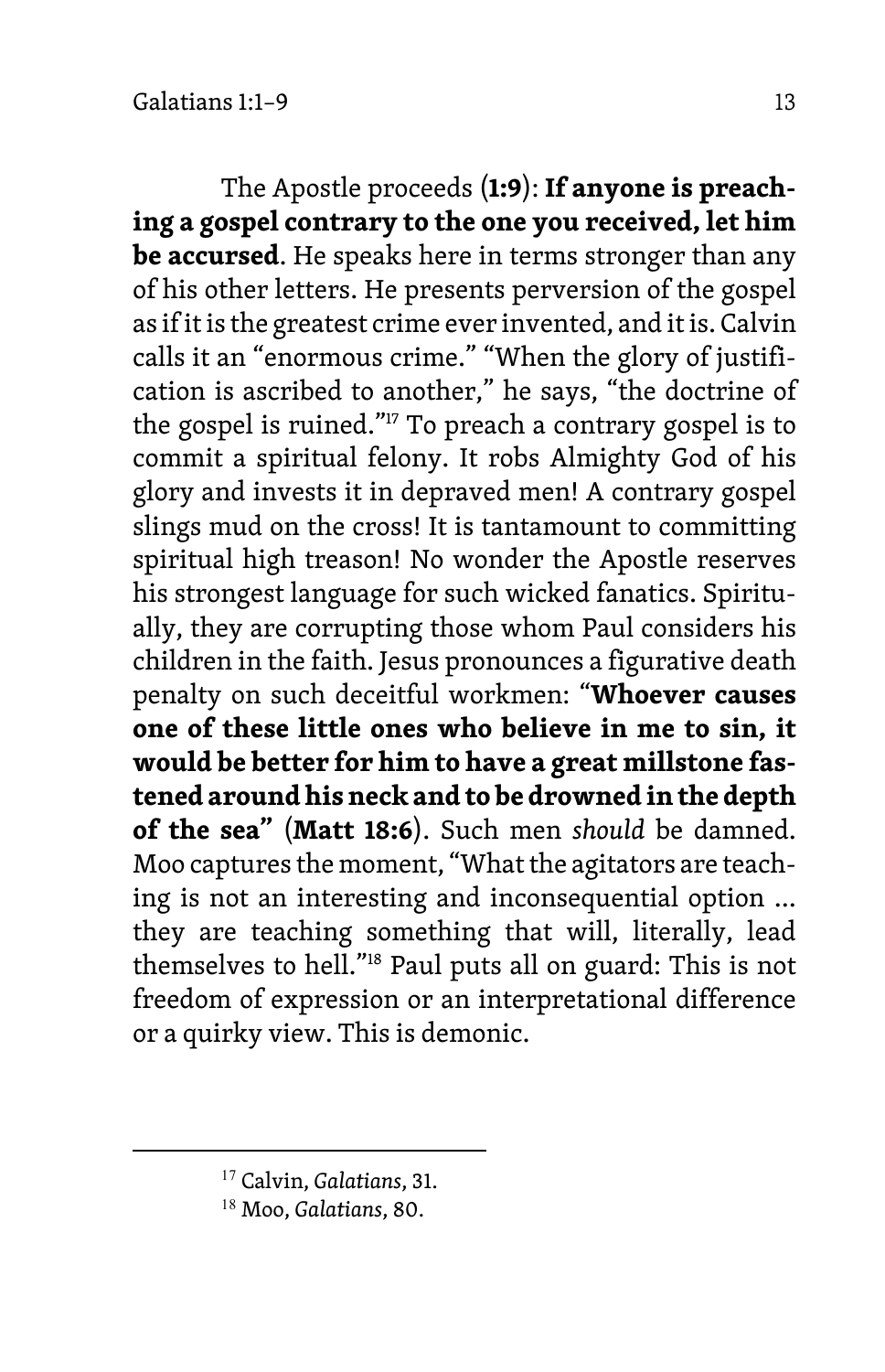**Galatians 1:10. I Care Enough to Offend You. Galatians 1:10** functions as swing verse to close one thought and transition to another. That is, he closes his sharp rebuke (of **1:6-9**), and then launches into a fiery defense of his ministry (**1:11ff**, as the connecting conjunction "**for**" indicates).

The Apostle was undeterred by the motives of man: **For am I now seeking the approval of man, or of God** (**1:10**)**?** Some situations are so urgent that man's approval doesn't matter. For instance, I once saved someone's life. An attorney and I were crossing a city street. He was on the phone, distracted. I saw a huge bus steamrolling toward him. I grabbed him and jerked him back. He was offended initially, but I didn't care. I was not seeking his approval. I cared for his physical life. Spiritually, Paul conveys the same sentiment. He appeals to the "testimony of a good conscience."19 He esteems the service of Christ greater than the approval of man. He cares for them enough to offend them.

#### Sermon Summary

The preaching text is **Galatians 1:1–9** (although **1:10** should be included). We must resist the urge to get bogged down in the greeting. There are a lot of good points that *could* be made, but it is still a greeting meant to say, "I love you in the Lord." The meaty doctrines will follow. Wait until then to dig into them. Two points in the

<sup>19</sup> Calvin, *Galatians*, 36.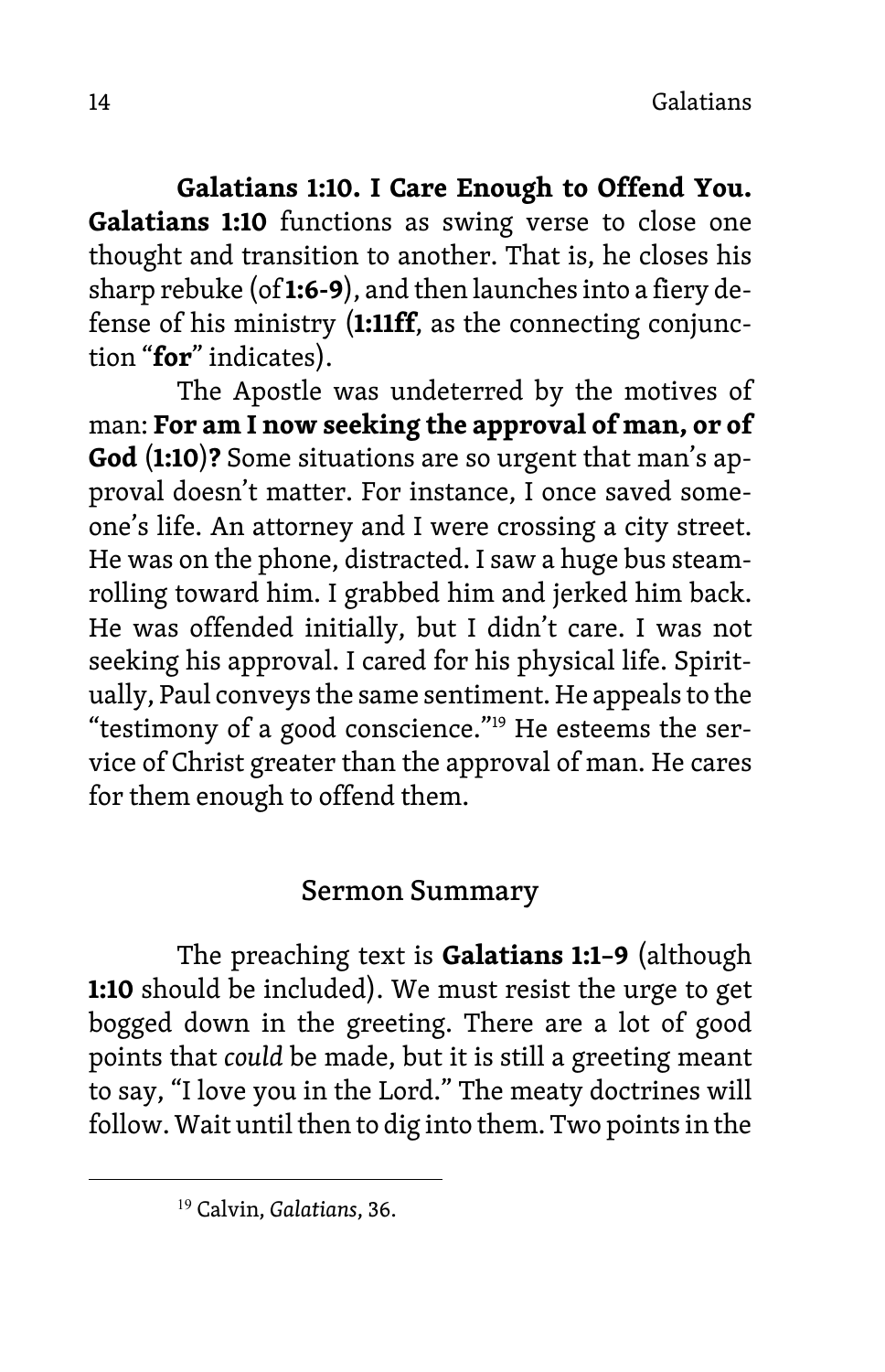greeting should be brought to light: (1) Paul's apostleship has been sanctioned by God and (2) **Jesus gave himself for our sins**. The latter sets the tone for the rest of the letter. That phrase should be given the most attention: If the **Lord Jesus Christ gave himself for our sins** … then his work cannot be added to or improved upon. Again, brevity is best here. State it and move on; the Apostle will expound this principle in detail later. For now, give it the same amount of weight in the sermon as Paul does in the letter: a passing jab to set up the knockout blow.

The bulk of the sermon should center on **1:6–9**: **I Am Disappointed in You**. The shift in tone tells us that this is the emphasis. Paul means business. He considers them his spiritual children—he being their father in the faith—and they are being seduced by spiritual evildoers. It must be stopped. Critical terms to expound include **deserting** (present tense; they are not gone yet), **distort** (pervert), and **accursed** (excommunicated, damned). Paul doesn't specifically define the true **gospel** here, although he did set its foundation earlier (**the Lord Jesus Christ gave himself for our sins**). Establish the gospel Paul taught when he founded these churches (he assumes they know it already). Jesus Christ alone: Not Jesus *plus* ANYTHING. Not Jesus *plus* circumcision (Judaizers); not Jesus *plus* church tradition (Catholics); not Jesus *plus* communion (Catholics); not Jesus *plus* baptism (Catholics, church of Christ, etc.); not Jesus *plus* works (Mormons, Jehovah's Witnesses); etc. Any additions distort (pervert) the true gospel.

A brief closing comment should mention **Galatians 1:10**: **I Care Enough to Offend You**. Paul sees a